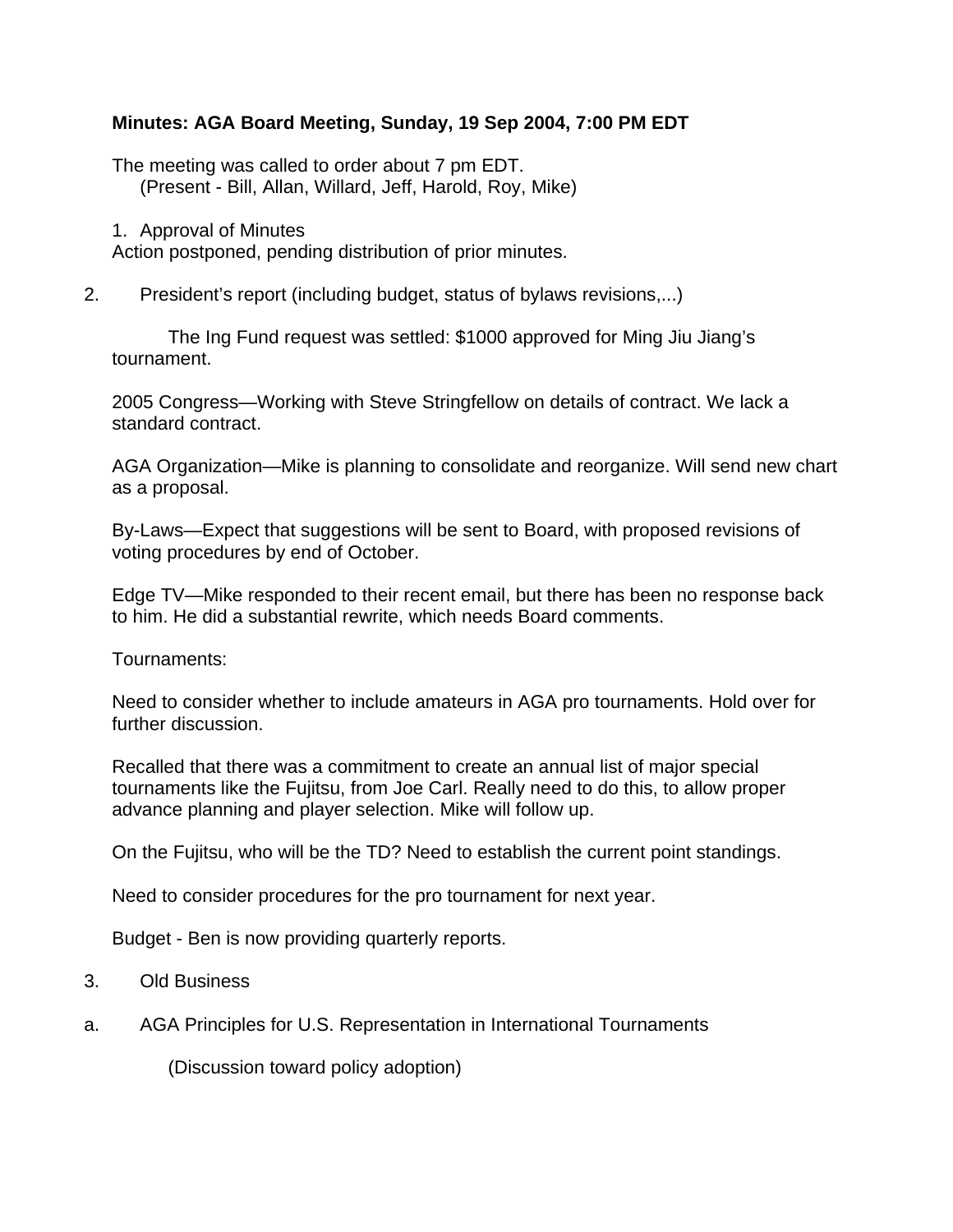"The AGA should vigorously seek through its own policies and in its dealings with other organizations to promote procedures for selecting representatives to international tournaments that are inclusive, fair, and transparent. Inclusive procedures provide an opportunity to participate to all players who are United States citizens no matter where they reside, as well as to all players with permanent resident status who reside in the United States. Fair procedures rely on competition to the greatest extent feasible to select representatives from among those eligible. Transparent procedures are clearly and publicly stated."

No comments received from Chapters or anyone else on this issue, since the Congress. Allan assumes people are comfortable with the policy. Moved by Roy and seconded by Willard to adopt proposed policy, adopted without dissent. Will be sent to all interested parties, including foreign organizations that sponsor tournaments that are open to US representatives. We will try to have the letter translated into the appropriate languages, to send, too. Allan will provide a first draft to the Board.

In light of this policy, question arises about opening all tournaments sponsored by the AGA to amateurs as well as pros? The Board agreed to hold this question over for further discussion.

b. Leadership Development Committee:

(Current membership includes Sam Zimmerman, Bob Barber, Ernest Brown, Duane Burns, Steve Burrall, Robert Cordingly, None Redmond, Eric Wainwright, Larry Gross)

The Board agreed to ask the Committee members to find a new chair for the committee. Discuss again at the next meeting.

- 4. New Business
- a. WAGC representative selection process; review of current point system situation

This is a sensitive issue. Sense of the Board discussion was that the history of recent selections may need to be acted upon. General principle was that being sent to any major tournament in Asia was an honor, with consequent re-setting of the representative's points, per current policy.

The system for selecting the WAGC representative probably needs a review and revision. This will be discussed further at another Board meeting.

Related issue is recognition that the AGA leadership needs to establish better relations with the stronger players. Perhaps recruit some strong players for a discussion? Jeff volunteered to be a temporary liaison for the Board to the strong players.